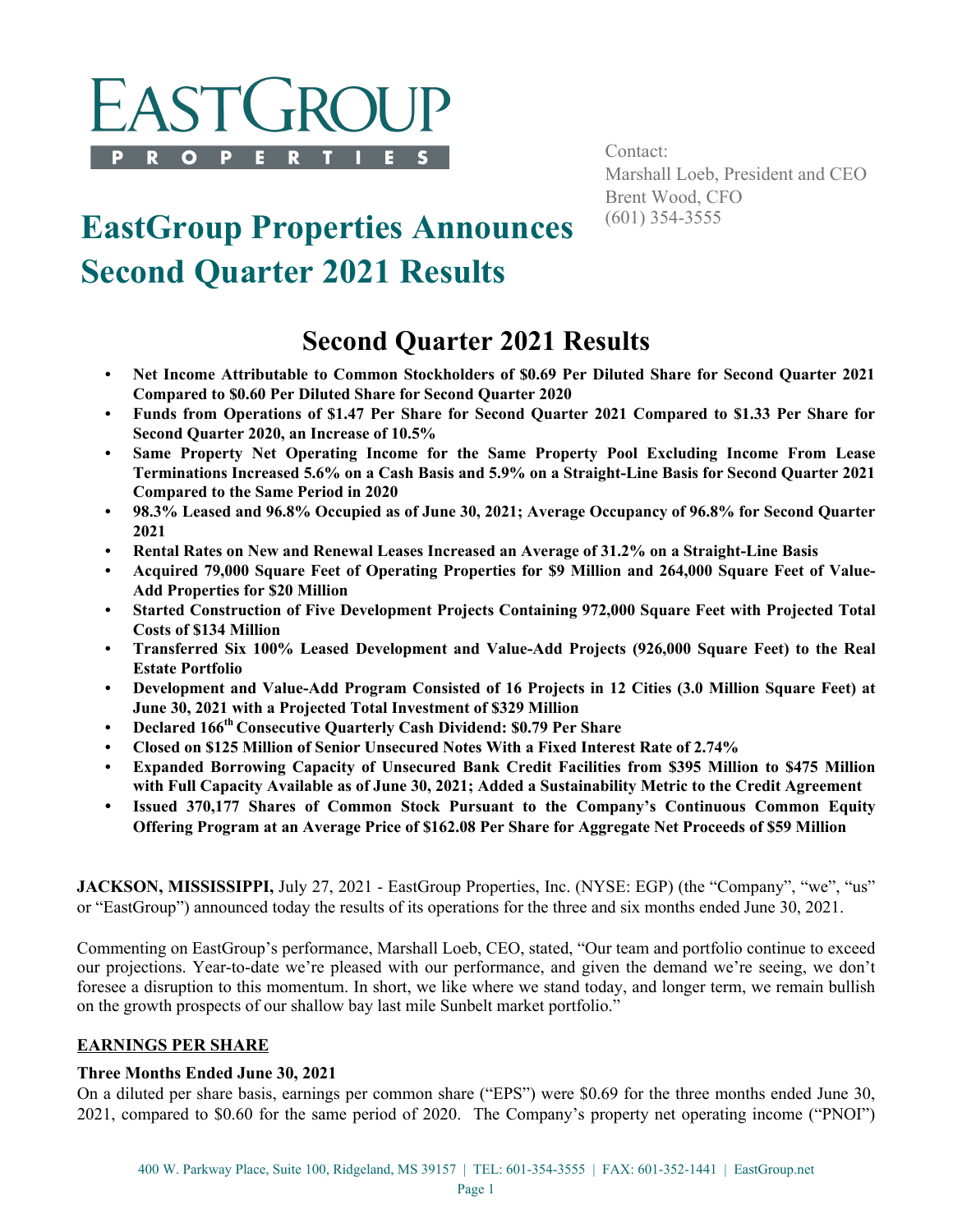increased by \$7,379,000 (\$0.18 per share) for the three months ended June 30, 2021, as compared to the same period of 2020. Depreciation and amortization expense increased by \$2,779,000 (\$0.07 per share) during the three months ended June 30, 2021, as compared to the same period of 2020.

#### **Six Months Ended June 30, 2021**

Diluted EPS for the six months ended June 30, 2021 were \$1.37 compared to \$1.20 for the same period of 2020. PNOI increased by \$14,747,000 (\$0.37 per share) for the six months ended June 30, 2021, as compared to the same period of 2020. Depreciation and amortization expense increased by \$5,200,000 (\$0.13 per share) during the six months ended June 30, 2021, as compared to the same period of 2020.

#### **FUNDS FROM OPERATIONS AND PROPERTY NET OPERATING INCOME**

#### **Three Months Ended June 30, 2021**

For the three months ended June 30, 2021, funds from operations attributable to common stockholders ("FFO") were \$1.47 per share compared to \$1.33 per share during the same period of 2020, an increase of 10.5%.

PNOI increased by \$7,379,000, or 11.5%, during the three months ended June 30, 2021, compared to the same period of 2020. PNOI increased \$3,615,000 from same property operations (based on the same property pool), \$3,417,000 from newly developed and value-add properties, and \$642,000 from 2020 and 2021 acquisitions; PNOI decreased \$310,000 from operating properties sold in 2020.

The same property pool PNOI Excluding Income from Lease Terminations increased 5.9% on a straight-line basis for the three months ended June 30, 2021, compared to the same period of 2020; on a cash basis (excluding straightline rent adjustments and amortization of above/below market rent intangibles), Same PNOI increased 5.6%.

On a straight-line basis, rental rates on new and renewal leases (5.2% of total square footage) increased an average of 31.2% during the three months ended June 30, 2021.

#### **Six Months Ended June 30, 2021**

FFO for the six months ended June 30, 2021, was \$2.92 per share compared to \$2.65 per share during the same period of 2020, an increase of 10.2%.

PNOI increased by \$14,747,000, or 11.6%, during the six months ended June 30, 2021, compared to the same period of 2020. PNOI increased \$7,529,000 from same property operations (based on the same property pool), \$6,474,000 from newly developed and value-add properties, and \$1,285,000 from 2020 and 2021 acquisitions; PNOI decreased \$544,000 from operating properties sold in 2020.

The same property pool PNOI Excluding Income from Lease Terminations increased 6.1% on a straight-line basis for the six months ended June 30, 2021, compared to the same period of 2020; on a cash basis (excluding straightline rent adjustments and amortization of above/below market rent intangibles), Same PNOI increased 5.8%.

On a straight-line basis, rental rates on new and renewal leases (11.0% of total square footage) increased an average of 28.3% during the six months ended June 30, 2021.

The same property pool for the three and six months ended June 30, 2021 includes properties which were included in the operating portfolio for the entire period from January 1, 2020 through June 30, 2021; this pool is comprised of properties containing 41,305,000 square feet.

FFO, PNOI and Same PNOI are non-GAAP financial measures, which are defined under *Definitions* later in this release. Reconciliations of Net Income to PNOI and Same PNOI, and Net Income Attributable to EastGroup Properties, Inc. Common Stockholders to FFO are presented in the attached schedule "Reconciliations of GAAP to Non-GAAP Measures."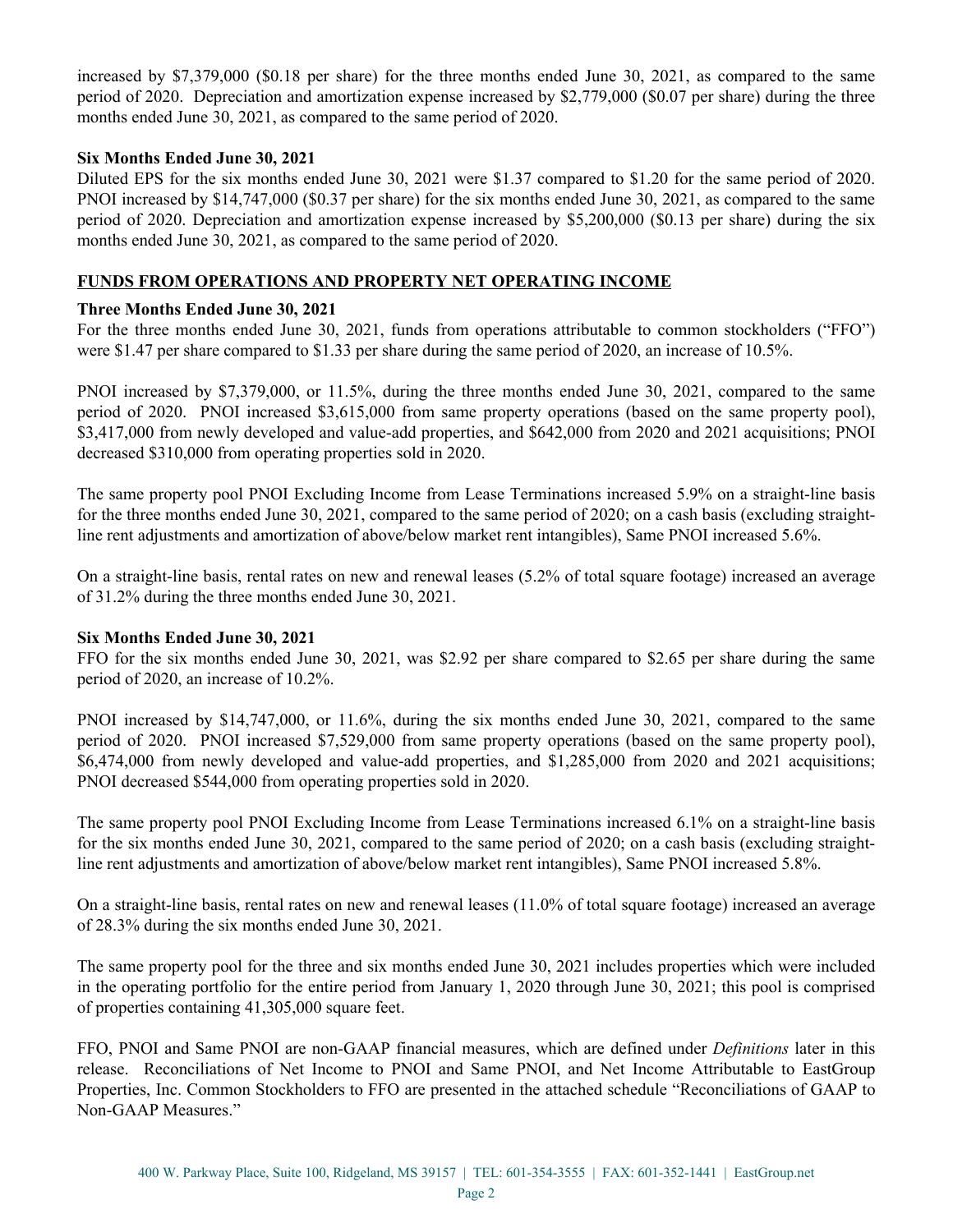As of July 26, 2021, the Company had collected 99.4% of its rental income charges for January through July 2021. Also as of July 26, 2021, the Company had collected 97.7% of amounts due through June 30, 2021 pursuant to deferral agreements with tenants.

#### **ACQUISITIONS**

In May, EastGroup purchased Access Point 2, a recently constructed 159,000 square foot building, for \$10.7 million. The property, which was 29% leased as of July 26, 2021, is adjacent to the Company's recently acquired Access Point 1 property in the I-385 South submarket in Greenville, South Carolina and is currently in the lease-up phase of the development and value-add portfolio.

During June, EastGroup acquired Southpark Distribution Center 2 in Phoenix, Arizona for \$9.2 million. The 79,000 square foot distribution building is 100% occupied. This acquisition increased the Company's ownership in the Chandler submarket of Phoenix to 834,000 square feet, all of which are currently 100% leased.

Also in June, EastGroup purchased Cherokee 75 Business Center 2, another recently constructed distribution facility which is 100% leased and contains 105,000 square feet, for \$8.8 million. The property is located within the Northwest submarket of Atlanta, where the Company's recently acquired Cherokee 75 1 and Northpoint 200 properties are located, and is currently in the lease-up phase of the development and value-add portfolio.

In June, the Company acquired 15.1 acres of development land in the I-20 West submarket of Atlanta for \$289,000. This site is contiguous to the 11.4 acre parcel known as Blairs Bridge land acquired in December 2020. The two parcels will be combined, and EastGroup has increased the originally planned 120,000 square foot building to a 155,000 square foot building on the site.

#### **DEVELOPMENT AND VALUE-ADD PROPERTIES**

During the second quarter of 2021, EastGroup began construction of five new development projects in four different cities. The buildings will contain a total of 972,000 square feet and have projected total costs of \$134.0 million.

| <b>Development Projects Started in 2021</b><br>Location |                 | <b>Size</b>   | Anticipated<br><b>Conversion Date</b> | Projected<br><b>Total Costs</b> |                |
|---------------------------------------------------------|-----------------|---------------|---------------------------------------|---------------------------------|----------------|
|                                                         |                 | (Square feet) |                                       |                                 | (In thousands) |
| Speed Distribution Center.                              | San Diego, CA   | 519,000       | 01/2022                               | \$                              | 88,600         |
| Grand Oaks 75 3.                                        | Tampa, FL       | 136,000       | 07/2022                               |                                 | 12,000         |
| Horizon West $2 & 3$ .                                  | Orlando, FL     | 210,000       | 09/2022                               |                                 | 18,200         |
| CreekView 9 & 10.                                       | Dallas, TX      | 145,000       | 12/2022                               |                                 | 17,200         |
| Tri-County Crossing 5.                                  | San Antonio, TX | 105,000       | 01/2023                               |                                 | 10,300         |
| SunCoast 12.                                            | Fort Myers, FL  | 79,000        | 02/2023                               |                                 | 8,000          |
| Tri-County Crossing 6.                                  | San Antonio, TX | 124,000       | 05/2023                               |                                 | 9,900          |
| <b>Total Development Projects Started.</b>              |                 | 1,318,000     |                                       |                                 | 164,200        |

The development projects started during the first six months of 2021 are detailed in the table below:

At June 30, 2021, EastGroup's development and value-add program consisted of 16 projects (3,013,000 square feet) in 12 cities. The projects, which were collectively 53% leased as of July 26, 2021, have a projected total cost of \$329.0 million, of which \$134.0 million remained to be spent as of June 30, 2021.

During the second quarter of 2021, EastGroup transferred six projects to the real estate portfolio (at the earlier of 90% occupancy or one year after completion/value-add acquisition date). The projects, which are located in Austin, San Antonio, Houston, Phoenix, Miami and Fort Myers, contain 926,000 square feet and were 100% leased as of July 26, 2021.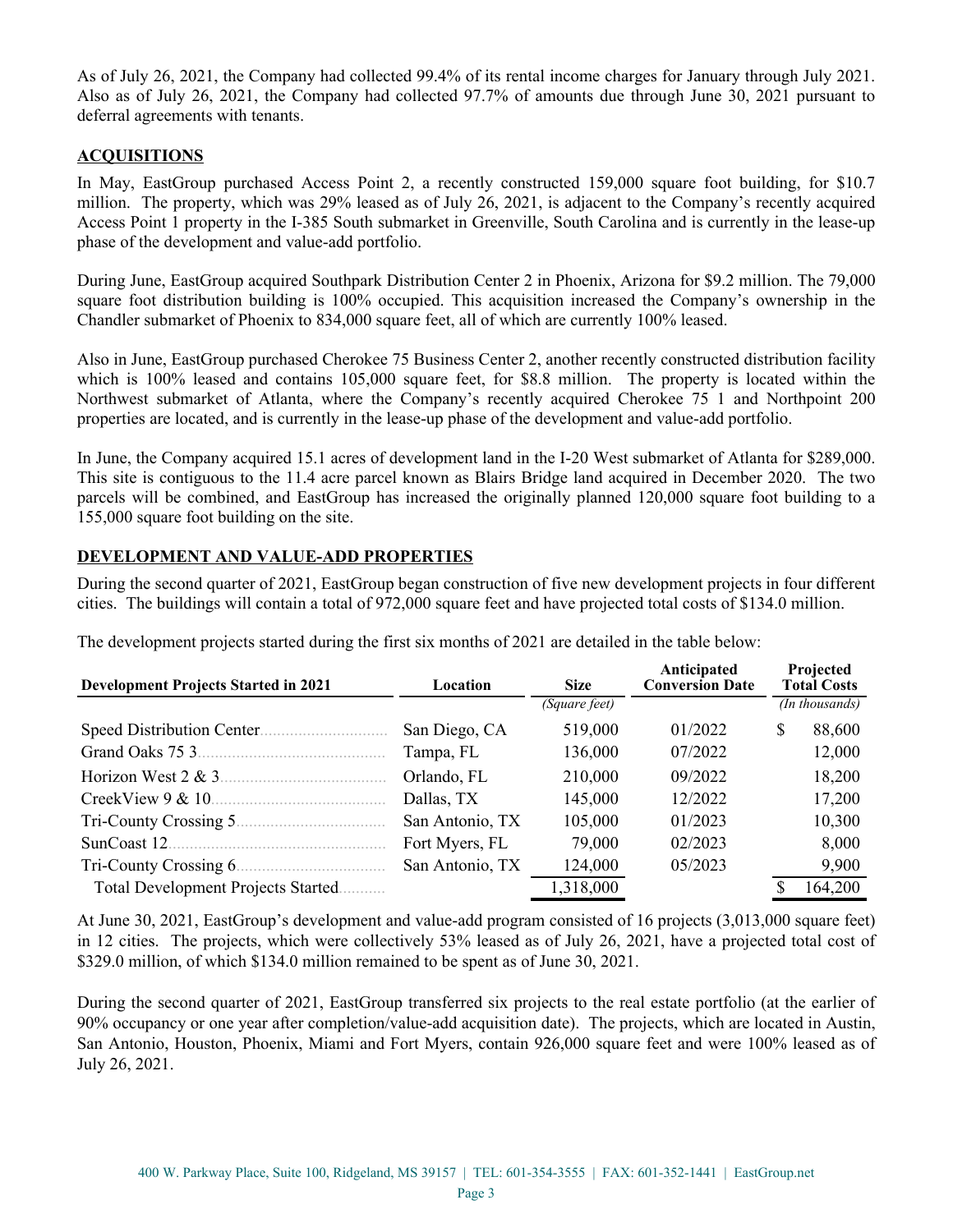The development and value-add properties transferred to the real estate portfolio during the first six months of 2021 are detailed in the table below:

| <b>Development and Value-Add</b><br><b>Properties Transferred to the Real</b><br><b>Estate Properties Portfolio in 2021</b> | Location        | <b>Cumulative</b><br>Conversion<br>Cost as of<br><b>Size</b><br>6/30/21<br>Date |         |    | Percent<br><b>Leased as</b><br>of 7/26/21 |      |
|-----------------------------------------------------------------------------------------------------------------------------|-----------------|---------------------------------------------------------------------------------|---------|----|-------------------------------------------|------|
|                                                                                                                             |                 | (Square feet)                                                                   |         |    | (In thousands)                            |      |
| Gilbert Crossroads A & B.                                                                                                   | Phoenix, AZ     | 140,000                                                                         | 01/2021 | S  | 16,969                                    | 100% |
| CreekView 7 & 8.                                                                                                            | Dallas, TX      | 137,000                                                                         | 03/2021 |    | 17,691                                    | 100% |
| Hurricane Shoals 3.                                                                                                         | Atlanta, GA     | 101,000                                                                         | 03/2021 |    | 10,342                                    | 100% |
| Northpoint $200$ <sup>(1)</sup>                                                                                             | Atlanta, GA     | 79,000                                                                          | 03/2021 |    | 6,881                                     | 100% |
| Rancho Distribution Center <sup>(1)</sup>                                                                                   | Los Angeles, CA | 162,000                                                                         | 03/2021 |    | 27,375                                    | 100% |
| World Houston 44.                                                                                                           | Houston, TX     | 134,000                                                                         | 05/2021 |    | 9,018                                     | 100% |
| Gateway 4.                                                                                                                  | Miami, FL       | 197,000                                                                         | 06/2021 |    | 23,366                                    | 100% |
|                                                                                                                             | Phoenix, AZ     | 142,000                                                                         | 06/2021 |    | 12,299                                    | 100% |
| Settlers Crossing $3 & 4$                                                                                                   | Austin, TX      | 173,000                                                                         | 06/2021 |    | 19,982                                    | 100% |
| SunCoast 7.                                                                                                                 | Fort Myers, FL  | 77,000                                                                          | 06/2021 |    | 7,659                                     | 100% |
| Tri-County Crossing $3 & 4$ .                                                                                               | San Antonio, TX | 203,000                                                                         | 06/2021 |    | 15,715                                    | 100% |
| <b>Total Projects Transferred.</b>                                                                                          |                 | 1,545,000                                                                       |         | £. | 167,297                                   | 100% |

#### **Projected Stabilized Yield (2) ......... 7.0%**

(1) *These value-add projects were acquired by EastGroup.* 

(2) *Weighted average yield based on estimated annual property net operating income on a straight-line basis at 100% occupancy divided by projected total costs.* 

Subsequent to quarter-end, EastGroup began construction of Americas Ten 2 in El Paso, Texas, which will contain 168,000 square feet and has a projected total cost of \$14.1 million.

#### **DIVIDENDS**

EastGroup declared a cash dividend of \$0.79 per share in the second quarter of 2021. The second quarter dividend, which was paid on July 15, 2021, was the Company's  $166<sup>th</sup>$  consecutive quarterly cash distribution to shareholders. The Company has increased or maintained its dividend for 28 consecutive years and has increased it 25 years over that period, including increases in each of the last nine years. The annualized dividend rate of \$3.16 per share yielded 1.8% on the closing stock price of \$175.80 on July 26, 2021.

#### **FINANCIAL STRENGTH AND FLEXIBILITY**

EastGroup continues to maintain a strong and flexible balance sheet. Debt-to-total market capitalization was 16.6% at June 30, 2021. The Company's interest and fixed charge coverage ratio was 8.21x for the second quarter of 2021 and 8.09x for the six months ended June 30, 2021. The Company's ratio of debt to earnings before interest, taxes, depreciation and amortization for real estate ("EBITDAre") was 4.90x and 4.94x for the three and six months ended June 30, 2021, respectively. EBITDAre is a non-GAAP financial measure defined under *Definitions* later in this release. A reconciliation of Net Income to EBITDAre is presented in the attached schedule "Reconciliations of GAAP to Non-GAAP Measures."

During the second quarter, EastGroup issued and sold 370,177 shares of common stock under its continuous common equity offering program at an average price of \$162.08 per share, providing aggregate net proceeds to the Company of approximately \$59 million. During the six months ended June 30, 2021, EastGroup issued and sold 687,715 shares of common stock under its continuous common equity program at an average price of \$152.68 per share, providing aggregate net proceeds to the Company of approximately \$104 million.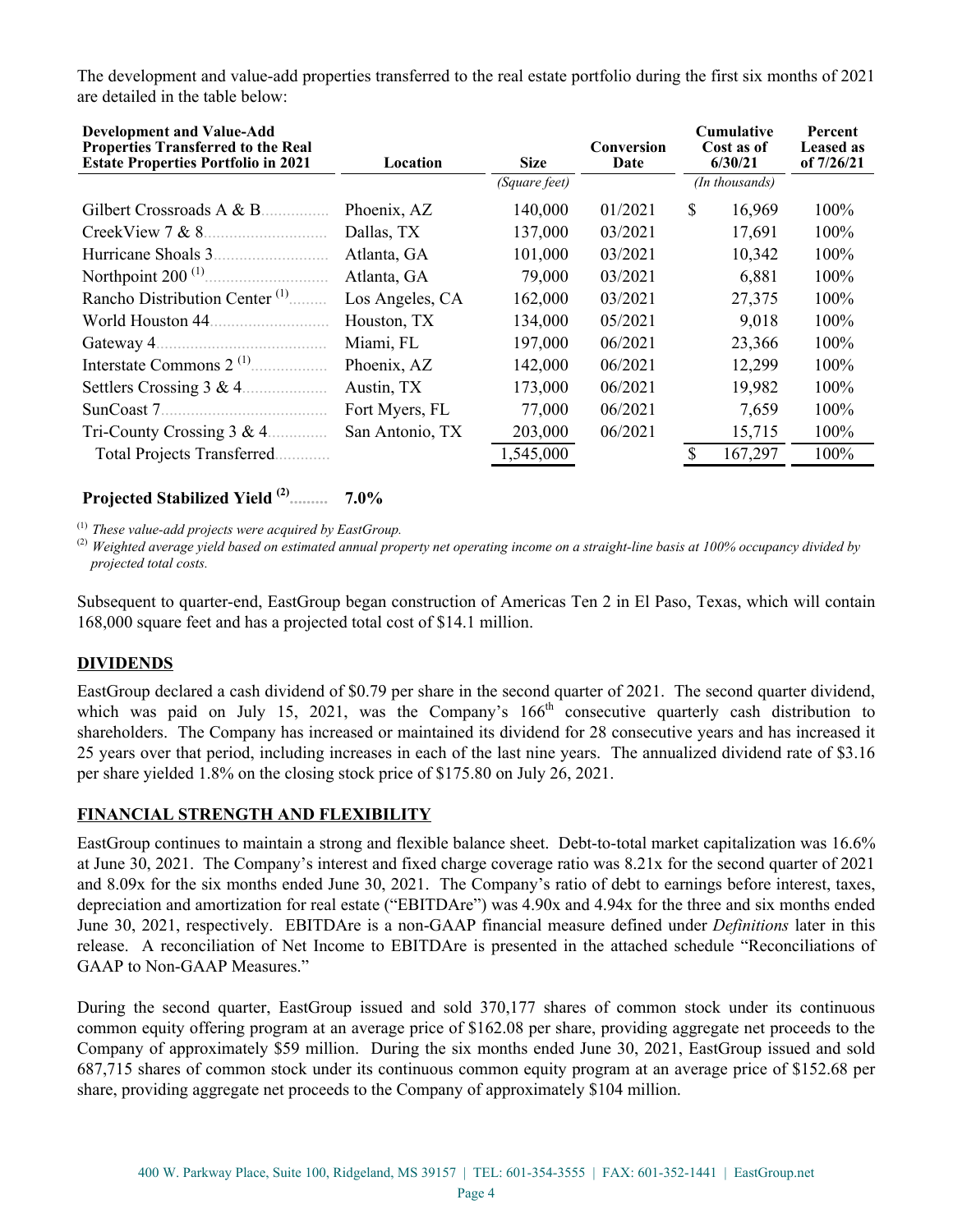As previously announced, the Company and a group of lenders agreed to terms on the private placement of \$125 million of senior unsecured notes with a fixed interest rate of 2.74% and a 10-year term. The notes dated April 8, 2021, were issued and sold on June 10, 2021 and require interest-only payments. The notes will not be and have not been registered under the Securities Act of 1933, as amended, and may not be offered or sold in the United States absent registration or an applicable exemption from the registration requirements.

Also in June, EastGroup amended and restated its unsecured revolving credit facilities which previously were scheduled to mature in July 2022 and now mature in July 2025. The capacity on the Company's \$350 million revolving credit facility was increased to \$425 million with a group of nine banks. The capacity on EastGroup's \$45 million working cash line of credit facility was increased to \$50 million. The interest rate was reduced from LIBOR plus 100 basis points to an initial rate of LIBOR plus 77.5 basis points, and the annual facility fee was reduced from 20 basis points to an initial rate of 15 basis points on both facilities. The margin and facility fee are subject to changes in the Company's credit ratings. The facility also includes a sustainability-linked pricing component pursuant to which, if the Company meets certain sustainability performance targets, the applicable interest margin will be reduced by one basis point.

#### **OUTLOOK FOR 2021**

EPS for 2021 is now estimated to be in the range of \$2.65 to \$2.75. Estimated FFO per share attributable to common stockholders for 2021 is now estimated to be in the range of \$5.83 to \$5.93. The table below reconciles projected net income attributable to common stockholders to projected FFO. The Company is providing a projection of estimated net income attributable to common stockholders solely to satisfy the disclosure requirements of the U.S. Securities and Exchange Commission.

EastGroup's projections are based on management's current beliefs and assumptions about our business, the industry and the markets in which we operate; there are known and unknown risks and uncertainties associated with these projections. The Company assumes no obligation to update publicly any forward-looking statements, including its outlook for 2021, whether as a result of new information, future events or otherwise. Please refer to the "Forward-Looking Statements" disclosures included in this earnings release and "Risk Factors" disclosed in our annual and quarterly reports filed with the Securities and Exchange Commission for more information.

|                                                           | <b>Low Range</b> |        |            | <b>High Range</b>                     |          |  |
|-----------------------------------------------------------|------------------|--------|------------|---------------------------------------|----------|--|
|                                                           | Q3 2021          |        | $Y/E$ 2021 | Q3 2021                               | Y/E 2021 |  |
|                                                           |                  |        |            | (In thousands, except per share data) |          |  |
| Net income attributable to common stockholders            | S.               | 26,366 | 106,827    | 27,986                                | 110,857  |  |
| Depreciation and amortization                             |                  | 32,611 | 128,239    | 32,611                                | 128,239  |  |
| Funds from operations attributable to common stockholders |                  | 58,977 | 235,066    | 60,597                                | 239,096  |  |
| Diluted shares<br>Per share data (diluted):               |                  | 40,521 | 40,308     | 40,521                                | 40,308   |  |
| Net income attributable to common stockholders            | S                | 0.65   | 2.65       | 0.69                                  | 2.75     |  |
| Funds from operations attributable to common stockholders |                  | 1.46   | 5.83       | 1.50                                  | 5.93     |  |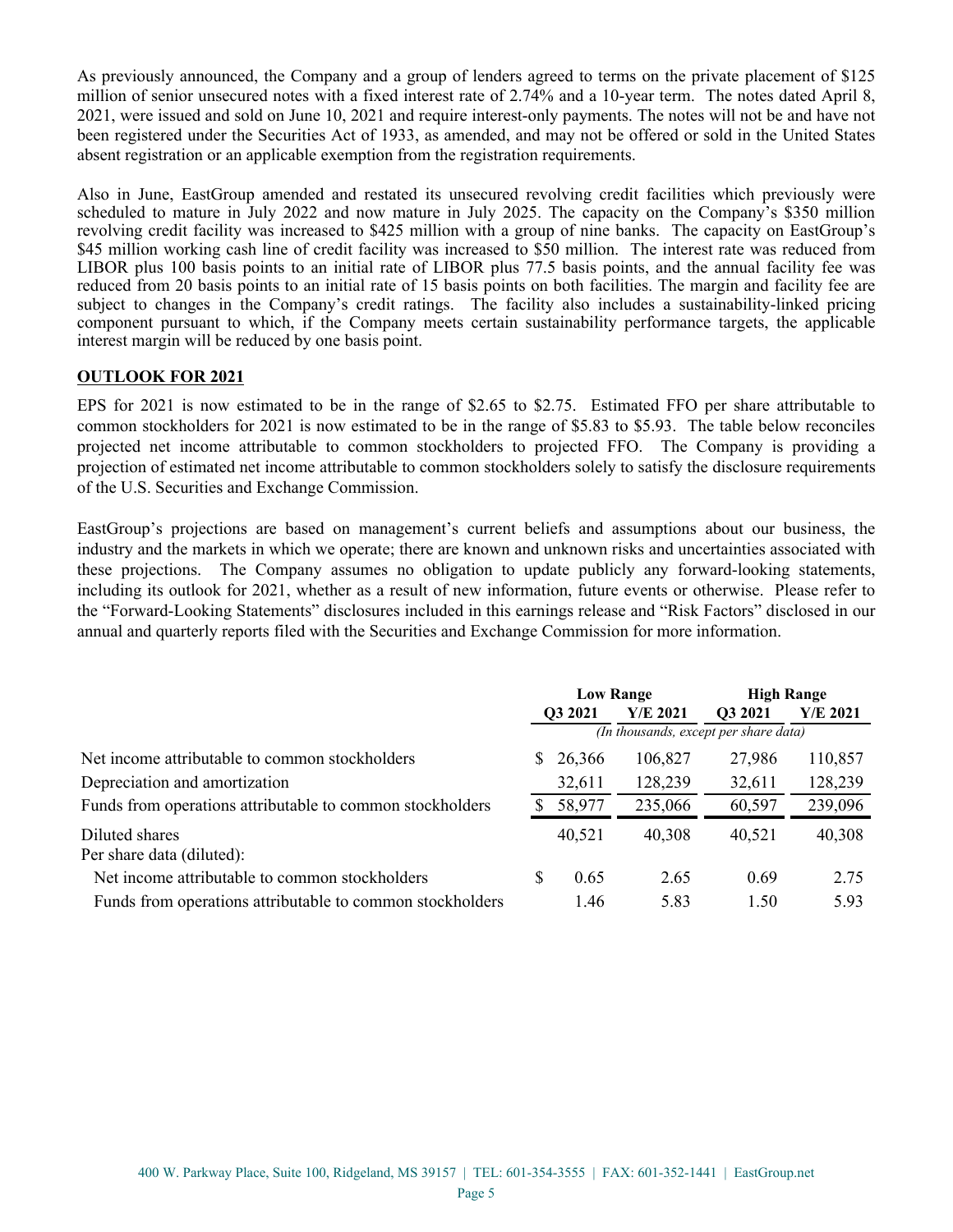#### **The following assumptions were used for the mid-point:**

| <b>Metrics</b>                                                                                           | <b>Revised</b><br><b>Guidance for</b><br><b>Year 2021</b>      | <b>April Earnings</b><br>Release<br><b>Guidance for</b><br><b>Year 2021</b> | <b>Actual for Year</b><br>2020                                    |
|----------------------------------------------------------------------------------------------------------|----------------------------------------------------------------|-----------------------------------------------------------------------------|-------------------------------------------------------------------|
| FFO per share                                                                                            | $$5.83 - $5.93$                                                | $$5.74 - $5.84$                                                             | \$5.38                                                            |
| FFO per share increase over prior year                                                                   | 9.3%                                                           | 7.6%                                                                        | $8.0\%$                                                           |
| Same PNOI growth: cash basis $^{(1)}$                                                                    | $4.7\% - 5.7\%^{(2)}$                                          | $3.9\% - 4.9\%^{(2)}$                                                       | $3.2\%$                                                           |
| Average month-end occupancy                                                                              | $96.3\% - 97.3\%$                                              | $96.1\% - 97.1\%$                                                           | 96.7%                                                             |
| Lease termination fee income                                                                             | \$850,000                                                      | \$800,000                                                                   | \$709,000                                                         |
| Reserves for uncollectible rent<br>(No identified bad debts for remainder of year)                       | \$950,000                                                      | \$1.1 million                                                               | \$2.8 million                                                     |
| Development starts:                                                                                      |                                                                |                                                                             |                                                                   |
| Square feet                                                                                              | 2.4 million                                                    | 2.1 million                                                                 | 851,000                                                           |
| Projected total investment                                                                               | \$275 million                                                  | \$210 million                                                               | \$91 million                                                      |
| Value-add property acquisitions (Projected total investment)                                             | \$35 million                                                   | \$35 million                                                                | \$29 million                                                      |
| Operating property acquisitions                                                                          | \$10 million                                                   | \$10 million                                                                | \$49 million                                                      |
| Operating property dispositions<br>(Potential gains on dispositions are not included in the projections) | \$60 million                                                   | \$60 million                                                                | \$21 million                                                      |
| Unsecured debt closing in period                                                                         | \$250 million at<br>2.58% weighted<br>average interest<br>rate | \$250 million at<br>2.58% weighted<br>average interest<br>rate              | \$275 million at<br>$2.56\%$ weighted<br>average interest<br>rate |
| Common stock issuances                                                                                   | \$185 million                                                  | \$140 million                                                               | \$94 million                                                      |
| General and administrative expense                                                                       | \$17.1 million                                                 | \$17.8 million                                                              | \$14.4 million                                                    |

(1) *Excludes straight-line rent adjustments, amortization of market rent intangibles for acquired leases and income from lease terminations.* 

(2) *Includes properties which have been in the operating portfolio since 1/1/20 and are projected to be in the operating portfolio through 12/31/21; includes 40,832,000 square feet.*

#### **DEFINITIONS**

The Company's chief decision makers use two primary measures of operating results in making decisions: (1) funds from operations attributable to common stockholders ("FFO") and (2) property net operating income ("PNOI"), as defined below.

FFO is computed in accordance with standards established by the National Association of Real Estate Investment Trusts, Inc. ("Nareit"). Nareit's guidance allows preparers an option as it pertains to whether gains or losses on sale, or impairment charges, on real estate assets incidental to a real estate investment trust's ("REIT's") business are excluded from the calculation of FFO. EastGroup has made the election to exclude activity related to such assets that are incidental to our business. FFO is calculated as net income (loss) attributable to common stockholders computed in accordance with U.S. generally accepted accounting principles ("GAAP"), excluding gains and losses from sales of real estate property (including other assets incidental to the Company's business) and impairment losses, adjusted for real estate related depreciation and amortization, and after adjustments for unconsolidated partnerships and joint ventures.

PNOI is defined as *Income from real estate operations* less *Expenses from real estate operations* (including marketbased internal management fee expense) plus the Company's share of income and property operating expenses from its less-than-wholly-owned real estate investments. EastGroup sometimes refers to PNOI from Same Properties as "Same PNOI" in this press release and the accompanying reconciliation; the Company also presents Same PNOI Excluding Income from Lease Terminations. The Company presents Same PNOI and Same PNOI Excluding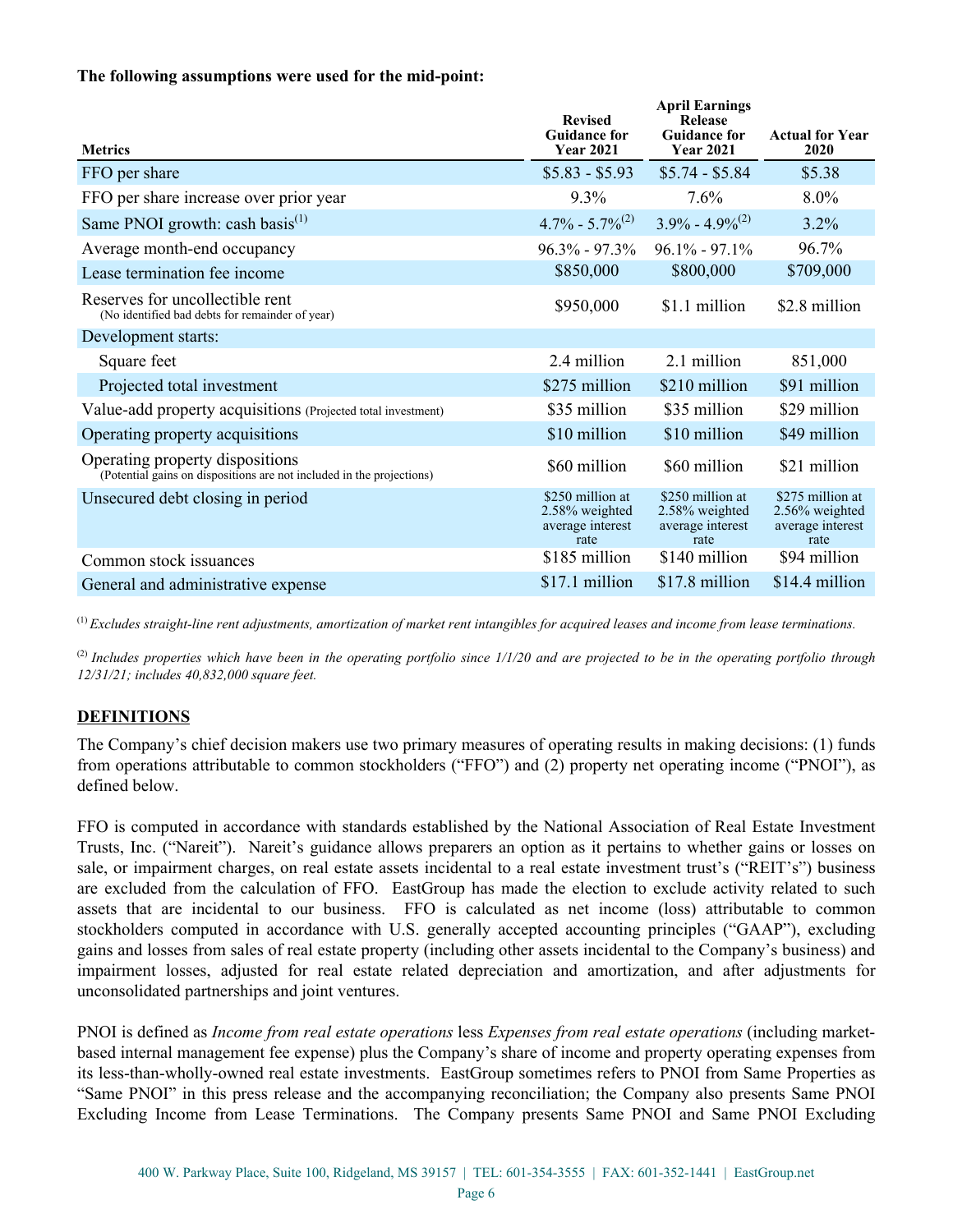Income from Lease Terminations as a property-level supplemental measure of performance used to evaluate the performance of the Company's investments in real estate assets and its operating results on a same property basis. The Company believes it is useful to evaluate Same PNOI Excluding Income from Lease Terminations on both a straight-line and cash basis. The straight-line basis is calculated by averaging the customers' rent payments over the lives of the leases; GAAP requires the recognition of rental income on a straight-line basis. The cash basis excludes adjustments for straight-line rent and amortization of market rent intangibles for acquired leases; cash basis is an indicator of the rents charged to customers by the Company during the periods presented and is useful in analyzing the embedded rent growth in the Company's portfolio. "Same Properties" is defined as operating properties owned during the entire current period and prior year reporting period. Operating properties are stabilized real estate properties (land including building and improvements) that make up the Company's operating portfolio. Properties developed or acquired are excluded from the same property pool until held in the operating portfolio for both the current and prior year reporting periods. Properties sold during the current or prior year reporting periods are also excluded.

FFO and PNOI are supplemental industry reporting measurements used to evaluate the performance of the Company's investments in real estate assets and its operating results. The Company believes that the exclusion of depreciation and amortization in the industry's calculations of PNOI and FFO provides supplemental indicators of the properties' performance since real estate values have historically risen or fallen with market conditions. PNOI and FFO as calculated by the Company may not be comparable to similarly titled but differently calculated measures for other REITs. Investors should be aware that items excluded from or added back to FFO are significant components in understanding and assessing the Company's financial performance.

The Company's chief decision makers also use Earnings Before Interest, Taxes, Depreciation and Amortization for Real Estate ("EBITDAre") in making decisions. EBITDAre is computed in accordance with standards established by Nareit and defined as Net Income, adjusted for gains and losses from sales of real estate investments, nonoperating real estate and other assets incidental to the Company's business, interest expense, income tax expense, depreciation and amortization. EBITDAre is a non-GAAP financial measure used to measure the Company's operating performance and its ability to meet interest payment obligations and pay quarterly stock dividends on an unleveraged basis.

EastGroup's chief decision makers also use its Debt-to-EBITDAre ratio, a non-GAAP financial measure calculated by dividing the Company's debt by its EBITDAre, in analyzing the financial condition and operating performance of the Company relative to its leverage.

The Company's interest and fixed charge coverage ratio is a non-GAAP financial measure calculated by dividing the Company's EBITDAre by its interest expense. This ratio provides a basis for analysis of the Company's leverage, operating performance and its ability to service the interest payments due on its debt.

#### **CONFERENCE CALL**

EastGroup will host a conference call and webcast to discuss the results of its second quarter and review the Company's current operations on Wednesday, July 28, 2021, at 11:00 a.m. Eastern Time. A live broadcast of the conference call is available by dialing 1-877-240-5772 (conference ID: EastGroup) or by webcast through a link on the Company's website at www.eastgroup.net. If you are unable to listen to the live conference call, a telephone and webcast replay will be available until Wednesday, August 4, 2021. The telephone replay can be accessed by dialing 1-877-344-7529 (access code 10158233), and the webcast replay can be accessed through a link on the Company's website at www.eastgroup.net.

#### **SUPPLEMENTAL INFORMATION**

Supplemental financial information is available under Quarterly Results in the Investor Relations section of the Company's website at www.eastgroup.net or upon request by calling the Company at 601-354-3555.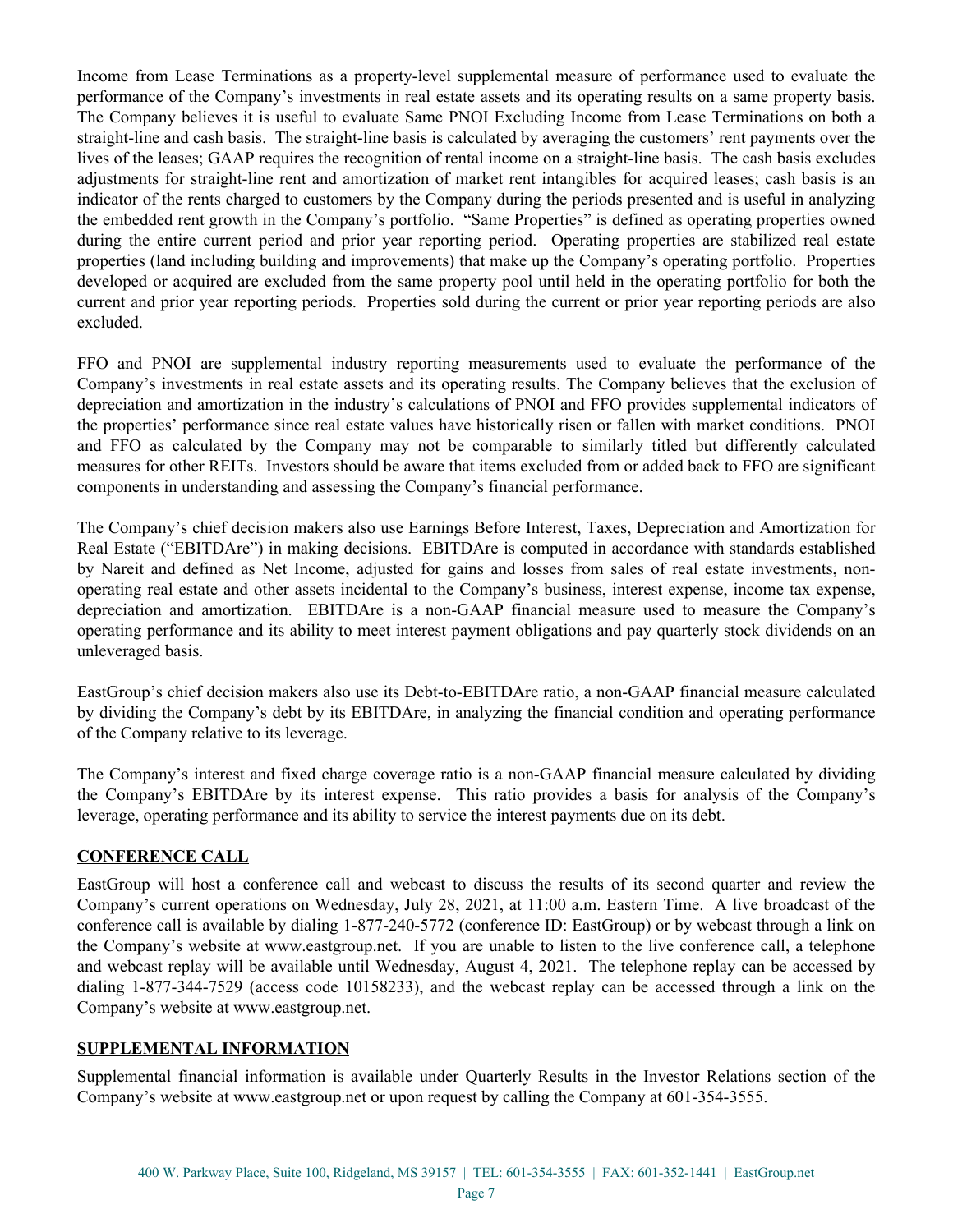#### **COMPANY INFORMATION**

EastGroup Properties, Inc. (NYSE: EGP), an S&P MidCap 400 company, is a self-administered equity real estate investment trust focused on the development, acquisition and operation of industrial properties in major Sunbelt markets throughout the United States with an emphasis in the states of Florida, Texas, Arizona, California and North Carolina. The Company's goal is to maximize shareholder value by being a leading provider in its markets of functional, flexible and quality business distribution space for location sensitive customers (primarily in the 15,000 to 70,000 square foot range). The Company's strategy for growth is based on ownership of premier distribution facilities generally clustered near major transportation features in supply-constrained submarkets. EastGroup's portfolio, including development projects and value-add acquisitions in lease-up and under construction, currently includes approximately 48.7 million square feet. EastGroup Properties, Inc. press releases are available on the Company's website at www.eastgroup.net.

#### **FORWARD-LOOKING STATEMENTS**

The statements and certain other information contained in this press release, which can be identified by the use of forward-looking terminology such as "may," "will," "seek," "expects," "anticipates," "believes," "targets," "intends," "should," "estimates," "could," "continue," "assume," "projects" or "plans" and variations of such words or similar expressions or the negative of such words, constitute "forward-looking statements" within the meaning of Section 27A of the Securities Act of 1933, as amended, and Section 21E of the Securities Exchange Act of 1934, as amended, and are subject to the safe harbors created thereby. These forward-looking statements reflect the Company's current views about its plans, intentions, expectations, strategies and prospects, which are based on the information currently available to the Company and on assumptions it has made. Although the Company believes that its plans, intentions, expectations, strategies and prospects as reflected in or suggested by those forward-looking statements are reasonable, the Company can give no assurance that such plans, intentions, expectations or strategies will be attained or achieved. Furthermore, these forward-looking statements should be considered as subject to the many risks and uncertainties that exist in the Company's operations and business environment. Such risks and uncertainties could cause actual results to differ materially from those projected. These uncertainties include, but are not limited to:

- international, national, regional and local economic conditions;
- the duration and extent of the impact of the coronavirus ("COVID-19") pandemic, including as a result of any COVID-19 variants or as affected by the rate and efficacy of COVID-19 vaccines, and any related orders or other formal recommendations for social distancing on our business operations or the business operations of our tenants (including their ability to timely make rent payments) and the economy generally;
- disruption in supply and delivery chains;
- the general level of interest rates and ability to raise equity capital on attractive terms;
- financing risks, including the risks that our cash flows from operations may be insufficient to meet required payments of principal and interest, and we may be unable to refinance our existing debt upon maturity or obtain new financing on attractive terms or at all;
- the competitive environment in which the Company operates;
- fluctuations of occupancy or rental rates;
- potential defaults (including bankruptcies or insolvency) on or non-renewal of leases by tenants, or our ability to lease space at current or anticipated rents, particularly in light of the significant uncertainty as to when and the conditions under which current or potential tenants will be able to operate physical locations in the future;
- potential changes in the law or governmental regulations and interpretations of those laws and regulations, including changes in real estate laws or REIT or corporate income tax laws, and potential increases in real property tax rates;
- our ability to maintain our qualification as a REIT;
- acquisition and development risks, including failure of such acquisitions and development projects to perform in accordance with projections;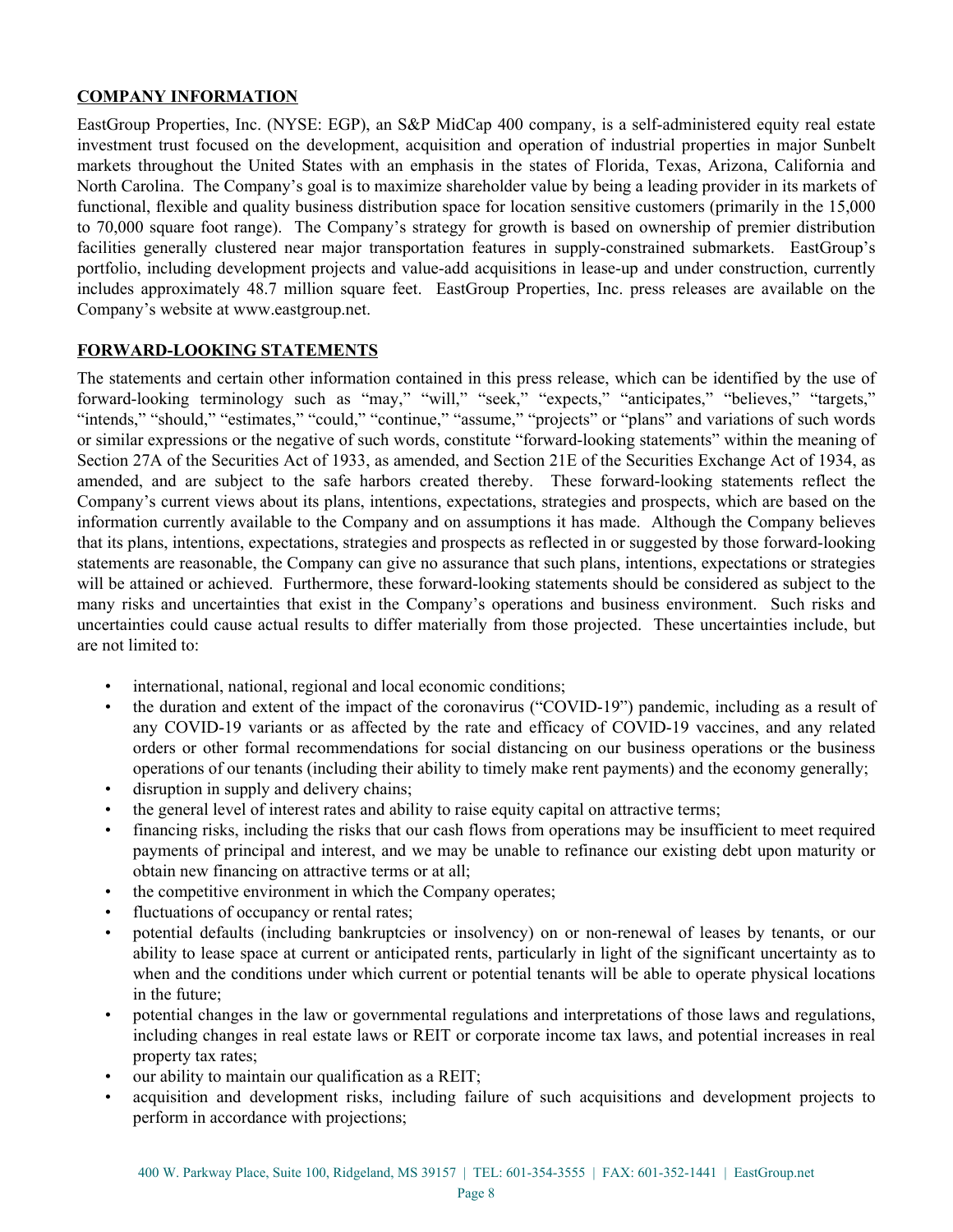- natural disasters such as fires, floods, tornadoes, hurricanes and earthquakes;
- pandemics, epidemics or other public health emergencies, such as the outbreak of COVID-19;
- the terms of governmental regulations that affect us and interpretations of those regulations, including the costs of compliance with those regulations, changes in real estate and zoning laws and increases in real property tax rates;
- credit risk in the event of non-performance by the counterparties to our interest rate swaps;
- lack of or insufficient amounts of insurance:
- litigation, including costs associated with prosecuting or defending claims and any adverse outcomes;
- our ability to retain key personnel;
- the consequences of future terrorist attacks or civil unrest; and
- environmental liabilities, including costs, fines or penalties that may be incurred due to necessary remediation of contamination of properties presently owned or previously owned by us.

All forward-looking statements should be read in light of the risks identified in Part I, Item 1A. Risk Factors within the Company's most recent Annual Report on Form 10-K and in its subsequent Quarterly Reports on Form 10-Q.

The Company assumes no obligation to update publicly any forward-looking statements, whether as a result of new information, future events or otherwise.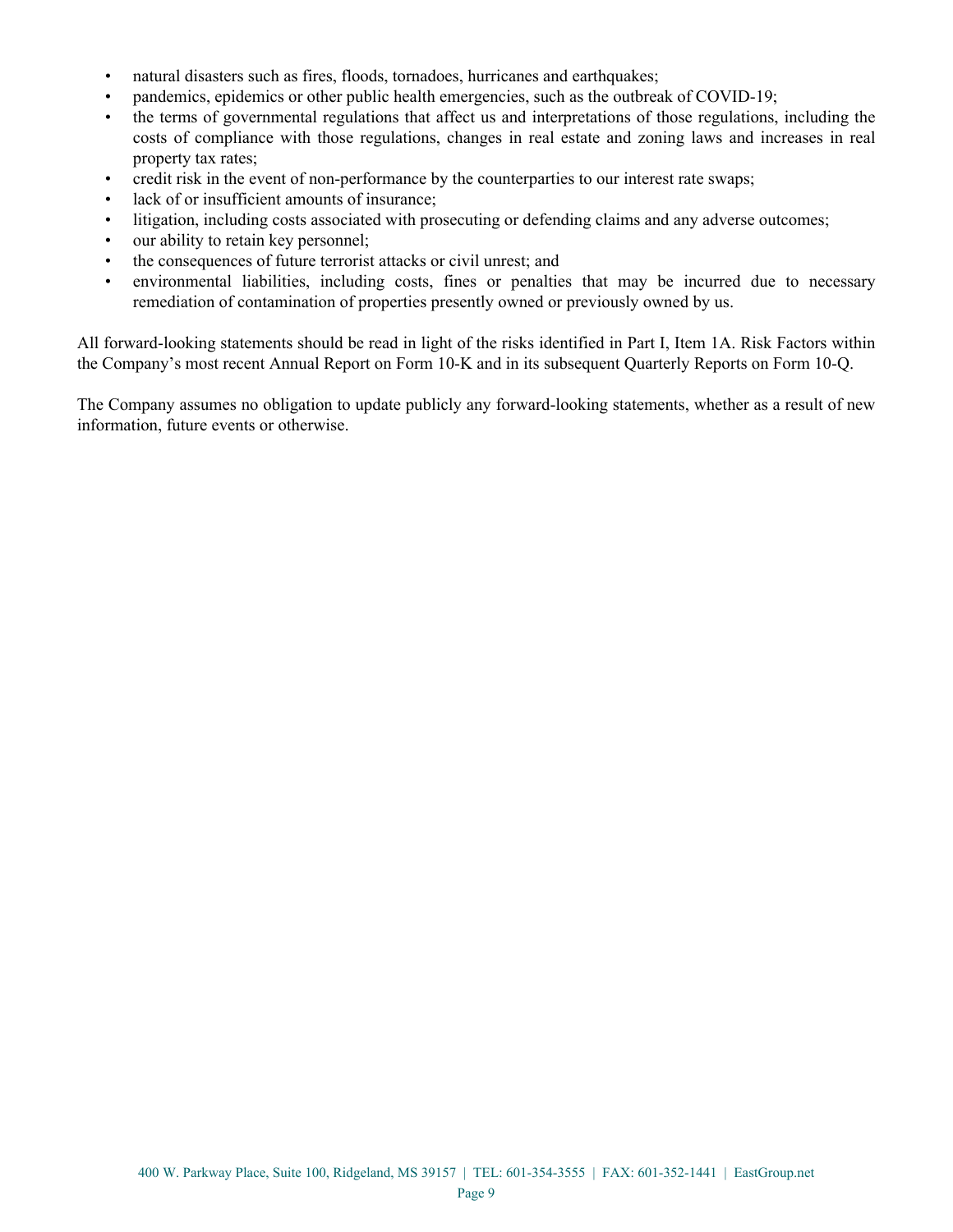#### **EASTGROUP PROPERTIES, INC. AND SUBSIDIARIES CONSOLIDATED STATEMENTS OF INCOME AND COMPREHENSIVE INCOME**

**(IN THOUSANDS, EXCEPT PER SHARE DATA) (UNAUDITED)**

|                                                                                                                                      | <b>Three Months Ended</b><br><b>June 30,</b> |         |         | <b>Six Months Ended</b><br>June 30, |           |  |
|--------------------------------------------------------------------------------------------------------------------------------------|----------------------------------------------|---------|---------|-------------------------------------|-----------|--|
|                                                                                                                                      |                                              | 2021    | 2020    | 2021                                | 2020      |  |
| <b>REVENUES</b>                                                                                                                      |                                              |         |         |                                     |           |  |
| Income from real estate operations                                                                                                   | \$                                           | 99,562  | 89,500  | 197,479                             | 178,077   |  |
| Other revenue                                                                                                                        |                                              | 13      | 215     | 27                                  | 266       |  |
|                                                                                                                                      |                                              | 99,575  | 89,715  | 197,506                             | 178,343   |  |
| <b>EXPENSES</b>                                                                                                                      |                                              |         |         |                                     |           |  |
| Expenses from real estate operations                                                                                                 |                                              | 28,057  | 25,351  | 55,877                              | 51,180    |  |
| Depreciation and amortization                                                                                                        |                                              | 31,349  | 28,570  | 61,662                              | 56,462    |  |
| General and administrative                                                                                                           |                                              | 4,486   | 4,025   | 8,522                               | 7,306     |  |
| Indirect leasing costs                                                                                                               |                                              | 134     | 166     | 464                                 | 274       |  |
|                                                                                                                                      |                                              | 64,026  | 58,112  | 126,525                             | 115,222   |  |
| <b>OTHER INCOME (EXPENSE)</b>                                                                                                        |                                              |         |         |                                     |           |  |
| Interest expense                                                                                                                     |                                              | (8,181) | (8,346) | (16, 457)                           | (16, 803) |  |
| Other                                                                                                                                |                                              | 210     | 230     | 411                                 | 467       |  |
| <b>NET INCOME</b>                                                                                                                    |                                              | 27,578  | 23,487  | 54,935                              | 46,785    |  |
| Net income attributable to noncontrolling interest in joint ventures                                                                 |                                              | (20)    | (3)     | (38)                                | (4)       |  |
| NET INCOME ATTRIBUTABLE TO EASTGROUP PROPERTIES, INC.<br><b>COMMON STOCKHOLDERS</b>                                                  |                                              | 27,558  | 23,484  | 54,897                              | 46,781    |  |
| Other comprehensive income (loss) - interest rate swaps                                                                              |                                              | (1,263) | (1,824) | 6,951                               | (17, 614) |  |
| TOTAL COMPREHENSIVE INCOME                                                                                                           | \$                                           | 26,295  | 21,660  | 61,848                              | 29,167    |  |
| <b>BASIC PER COMMON SHARE DATA FOR NET INCOME</b><br><b>ATTRIBUTABLE TO EASTGROUP PROPERTIES, INC. COMMON</b><br><b>STOCKHOLDERS</b> |                                              |         |         |                                     |           |  |
| Net income attributable to common stockholders                                                                                       | <sup>\$</sup>                                | 0.69    | 0.60    | 1.38                                | 1.20      |  |
| Weighted average shares outstanding                                                                                                  |                                              | 40,068  | 39,007  | 39,871                              | 38,945    |  |
| DILUTED PER COMMON SHARE DATA FOR NET INCOME<br>ATTRIBUTABLE TO EASTGROUP PROPERTIES, INC. COMMON<br><b>STOCKHOLDERS</b>             |                                              |         |         |                                     |           |  |
| Net income attributable to common stockholders                                                                                       | -S                                           | 0.69    | 0.60    | 1.37                                | 1.20      |  |
| Weighted average shares outstanding                                                                                                  |                                              | 40.165  | 39.077  | 39.965                              | 39,019    |  |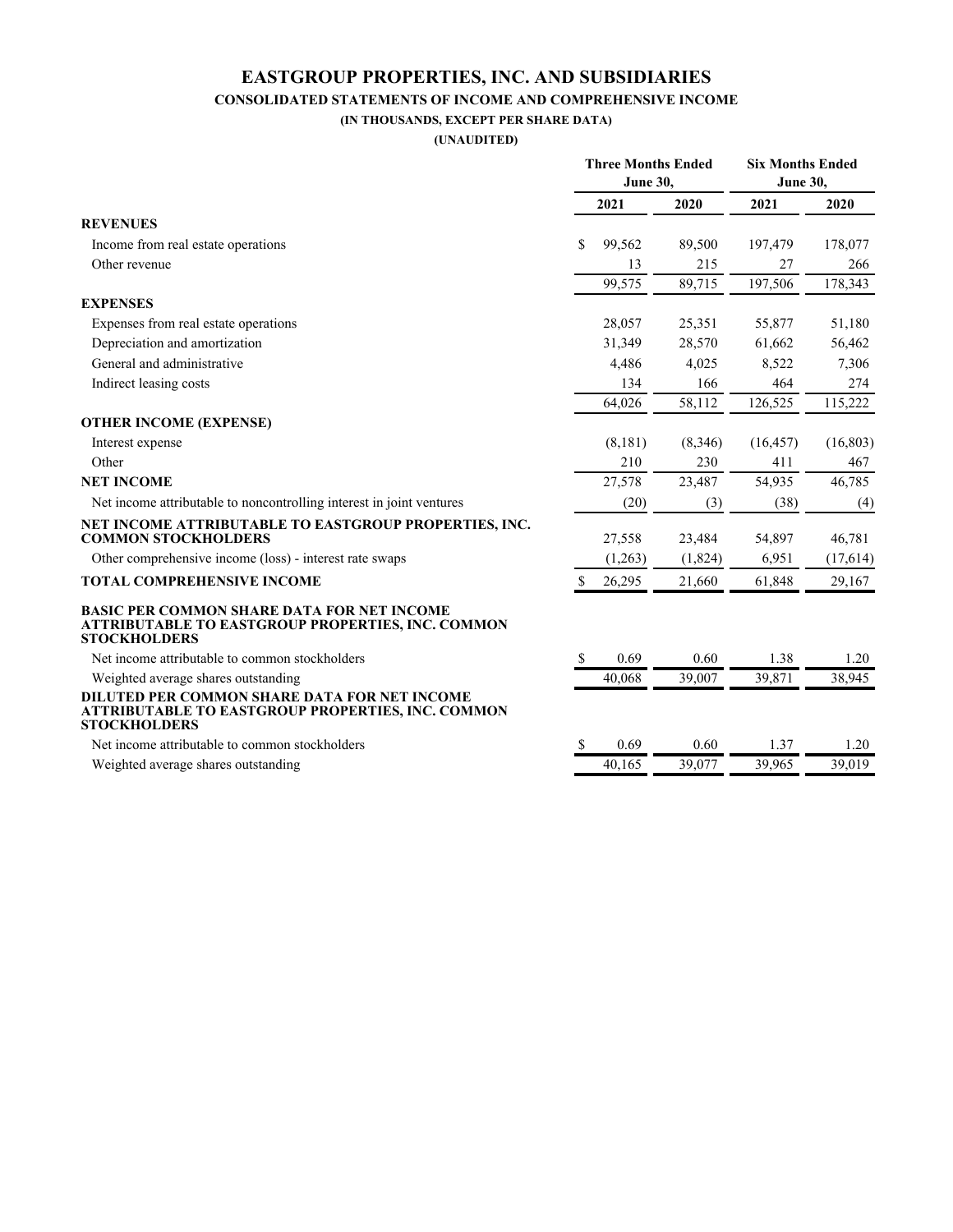### **EASTGROUP PROPERTIES, INC. AND SUBSIDIARIES**

#### **RECONCILIATIONS OF GAAP TO NON-GAAP MEASURES**

**(IN THOUSANDS, EXCEPT PER SHARE DATA)**

**(UNAUDITED)**

|                                                                                                                       | <b>Three Months Ended</b><br>June 30, |             |           | <b>Six Months Ended</b><br><b>June 30,</b> |           |
|-----------------------------------------------------------------------------------------------------------------------|---------------------------------------|-------------|-----------|--------------------------------------------|-----------|
|                                                                                                                       | 2021                                  |             | 2020      | 2021                                       | 2020      |
| NET INCOME ATTRIBUTABLE TO EASTGROUP PROPERTIES, INC.<br><b>COMMON STOCKHOLDERS</b>                                   | \$                                    | 27,558      | 23,484    | 54,897                                     | 46,781    |
| Depreciation and amortization                                                                                         |                                       | 31,349      | 28,570    | 61,662                                     | 56,462    |
| Company's share of depreciation from unconsolidated investment                                                        |                                       | 34          | 34        | 68                                         | 69        |
| Depreciation and amortization from noncontrolling interest                                                            |                                       |             | (37)      |                                            | (79)      |
| FUNDS FROM OPERATIONS ("FFO") ATTRIBUTABLE TO COMMON<br><b>STOCKHOLDERS</b>                                           |                                       | 58,941      | 52,051    | 116,627                                    | 103,233   |
| Gain on casualties and involuntary conversion                                                                         |                                       |             | (161)     |                                            | (161)     |
| FFO EXCLUDING GAIN ON CASUALTIES AND INVOLUNTARY CONVERSION                                                           | \$                                    | 58,941      | 51,890    | 116,627                                    | 103,072   |
| <b>NET INCOME</b>                                                                                                     | \$                                    | 27,578      | 23,487    | 54,935                                     | 46,785    |
| Interest expense <sup>(1)</sup>                                                                                       |                                       | 8,181       | 8,346     | 16,457                                     | 16,803    |
| Depreciation and amortization                                                                                         |                                       | 31,349      | 28,570    | 61,662                                     | 56,462    |
| Company's share of depreciation from unconsolidated investment                                                        |                                       | 34          | 34        | 68                                         | 69        |
| EARNINGS BEFORE INTEREST, TAXES, DEPRECIATION AND AMORTIZATION<br>$($ "EBITDA" $)$                                    |                                       | 67,142      | 60,437    | 133,122                                    | 120,119   |
| Gain on sales of real estate investments and non-operating real estate                                                |                                       |             |           |                                            |           |
| <b>EBITDA FOR REAL ESTATE ("EBITDAre")</b>                                                                            | $\mathbb{S}$                          | 67,142      | 60,437    | 133,122                                    | 120,119   |
| Debt                                                                                                                  |                                       | \$1,316,129 | 1,232,564 | 1,316,129                                  | 1,232,564 |
| Debt-to-EBITDAre ratio                                                                                                |                                       | 4.90        | 5.10      | 4.94                                       | 5.13      |
| DILUTED PER COMMON SHARE DATA FOR NET INCOME ATTRIBUTABLE TO<br><b>EASTGROUP PROPERTIES, INC. COMMON STOCKHOLDERS</b> |                                       |             |           |                                            |           |
| Net income attributable to common stockholders                                                                        | S                                     | 0.69        | 0.60      | 1.37                                       | 1.20      |
| FFO attributable to common stockholders                                                                               | \$                                    | 1.47        | 1.33      | 2.92                                       | 2.65      |
| FFO Excluding Gain on Casualties and Involuntary Conversion attributable to common<br>stockholders                    | S                                     | 1.47        | 1.33      | 2.92                                       | 2.64      |
| Weighted average shares outstanding for EPS and FFO purposes                                                          |                                       | 40,165      | 39,077    | 39,965                                     | 39,019    |

<sup>(1)</sup> Net of capitalized interest of \$2,157 and \$2,623 for the three months ended June 30, 2021 and 2020, respectively; and \$4,394 and \$5,184 for the six months ended June 30, 2021 and 2020, respectively.